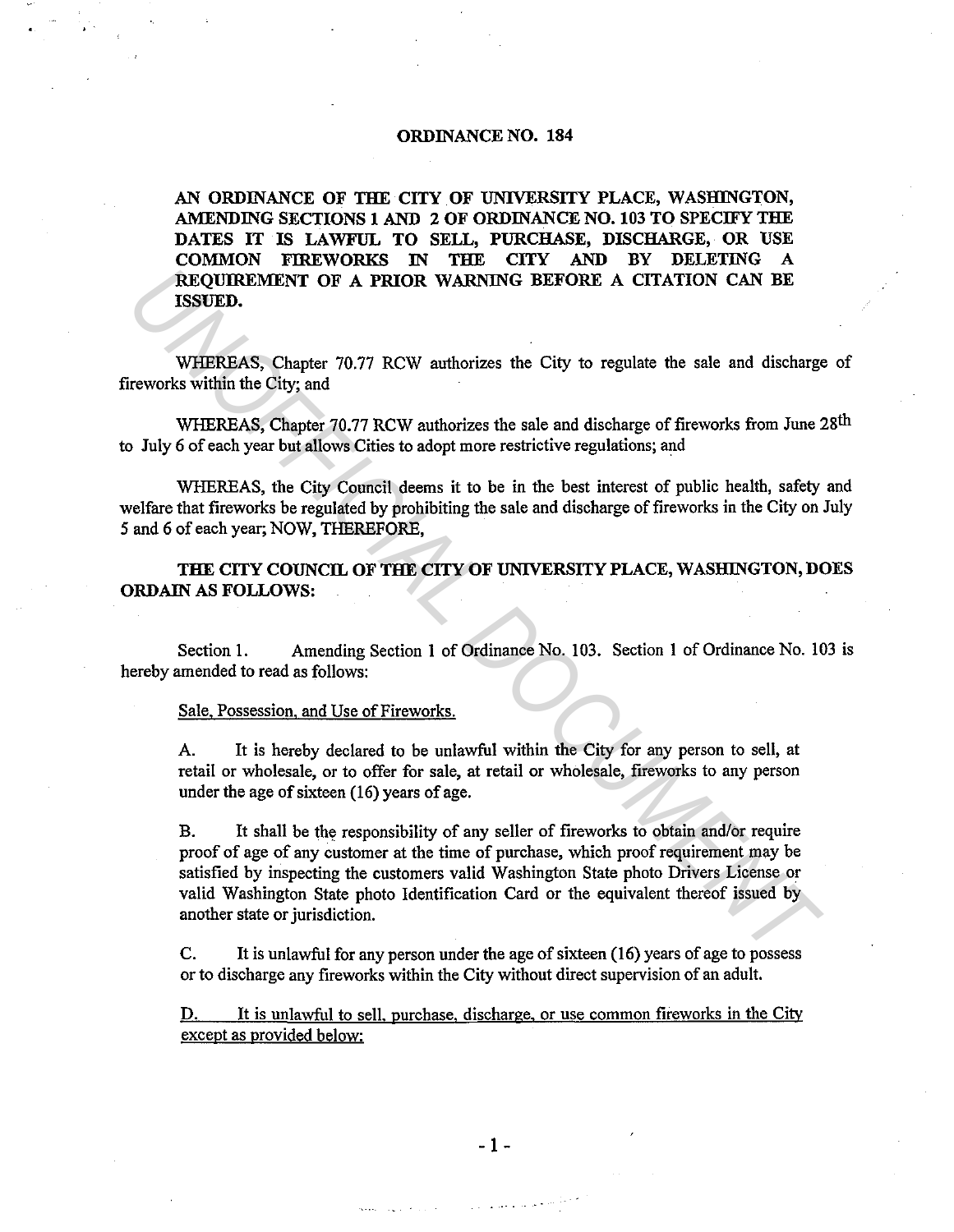It is lawful to sell and purchase common fireworks within the city from  $(1)$ 12:00 noon on the 28<sup>th</sup> of June until 9:00 p.m. on July 4<sup>th</sup>.

(2) It is lawful to discharge and use common fireworks within the city as follows:

(a) on June 28 through July 3, between the hours of  $9:00$  a.m. and  $11:00$ p.m., and

(b) on July 4 between the hours of 9:00 a.m. and 12:00 midnight; and,

(c) on December 31 between the hours of 6:00 p.m. and 1:00 a.m. on January 1st of the subsequent year.

It is lawful to purchase and use common fireworks as provided for in  $(3)$ RCW 70.77.311(2) provided that a permit is obtained in advance from the City's Fire Marshal.

Amending Section 2 of Ordinance No. 103. Section 2 of Ordinance No. 103 is Section 2. hereby amended to read as follows:

## Violations - Penalty

Any person violating any provision of this Ordinance is guilty of a misdemeanor, A. and upon conviction shall be punished by a fine in an amount not exceeding one thousand dollars (\$1,000), or by imprisonment in jail for a term not exceeding ninety (90) days, or by both.

Any fireworks which are illegally sold, offered for sale, used, discharged, **B.** possessed or transported in violation of the provisions of this Ordinance or Chapter 70.77 of the Revised Code of Washington shall be subject to seizure by a police officer or by the City's Fire Marshal or his designee.

For 1996, no person violating any provision of this ordinance shall be prosecuted  $C$ in the city-until they have-receive three-warnings.

Severability. If any section, sentence, clause or phrase of this Ordinance shall Section 3. be held to be invalid or unconstitutional by a court of competent jurisdiction, such invalidity or unconstitutionality shall not effect the validity or constitutionality of any other section, sentence, clause or phrase of this Ordinance.

Section 4. Publication and Effective Date . A summary of this Ordinance consisting of its title shall be published in official newspaper of the City. This ordinance shall be effective five days after its publication.